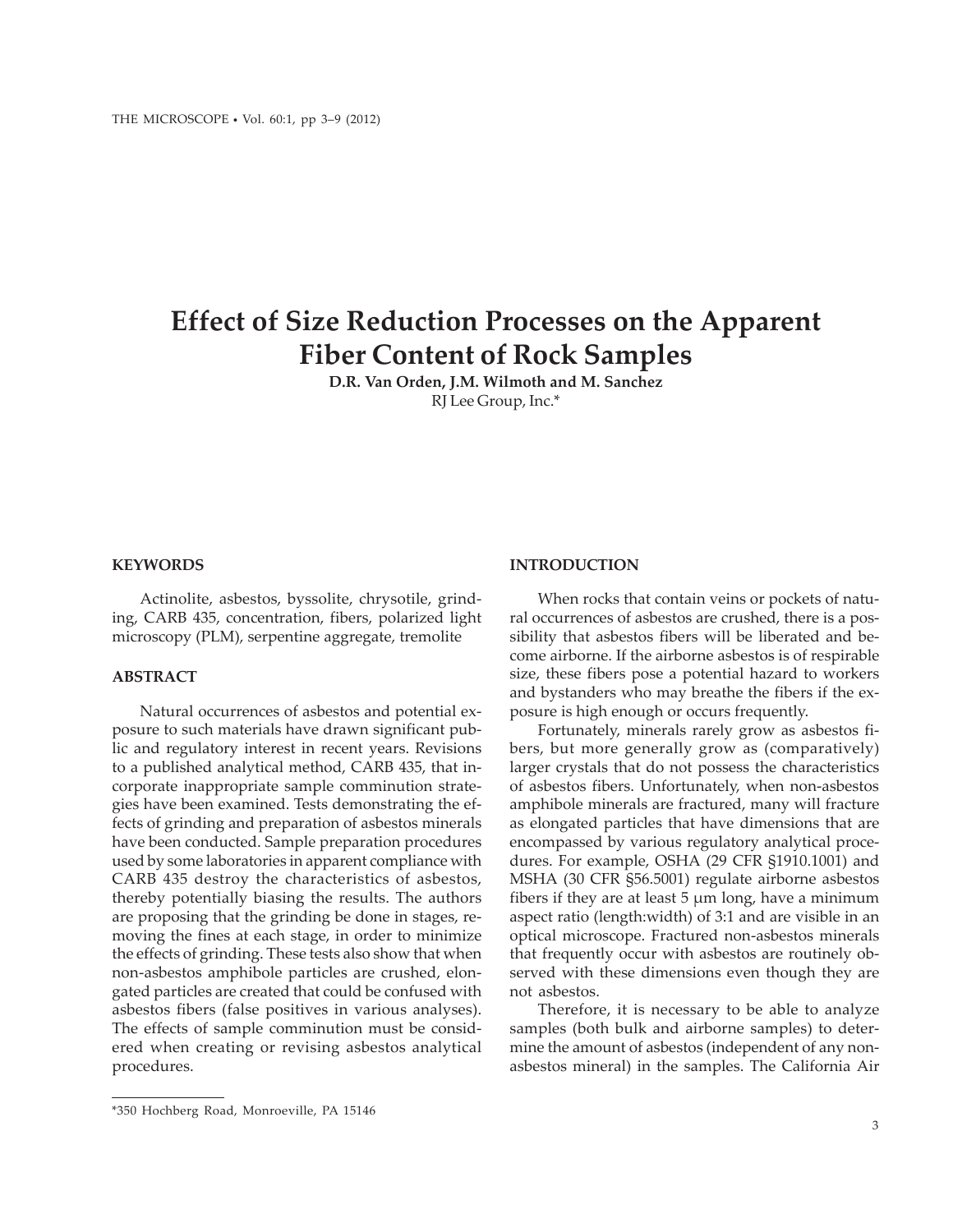Resources Board (CARB) 435 method (1), specifically written for mines and quarries where natural occurrences of asbestos may be disturbed, is a widely used method for analyzing bulk samples of rock. Like any analytical method, it could and should be updated as knowledge of its implementation is gained.

## **CARB 435**

CARB 435 has been written for the analysis of rock samples and provides guidance on size reduction (comminution) of the sample (1). The CARB method, written specifically for the analysis of serpentine aggregate, has been used extensively for the analysis of quarry samples and has been extended by commercial laboratories to the analysis of soils. The method does not adequately address issues related to bulk sample collection, especially statistically representative samples, a subject beyond the scope of this paper.

CARB 435 requires the collected sample to pass through a two-stage crushing/grinding procedure such that "the majority shall be less than 200 Tyler mesh"  $(75 \,\mu m)$ . The first stage, if needed, reduces the collected sample to a "nominal size of less than three-eighths inch" (9.5 mm) through the use of a small jaw crusher. If the collected material is smaller than 9.5 mm, this step is not necessary. The method provides no other description of a "majority" finer than 75 μm, nor does it describe how this is to actually be accomplished. It does recommend the use of a Braun mill, a type of attrition mill, for the grinding to 75 μm.

The intent of grinding the sample is to liberate all possible asbestos fibers as well as homogenize the sample so that a representative aliquot can be removed for analyses using polarized light microscopy (PLM) to determine if the asbestos content of the sample (if any) equals or exceeds 0.25%, which is the regulatory control limit in California. Homogenization is achieved by increasing the number of particles and thoroughly mixing them. A rock that is a 9.5 mm cube contains the equivalent of approximately two million 75 μm cubes. Assuming the components of the rock all pulverize in a similar manner, the proportion of asbestos in the rock is equivalent to the proportion or number of asbestos fibers in the ground sample.

In order to be able to view the particles in the PLM, all particles need to be of uniform size and small enough for light to pass through the particles. Uniform size suggests the particles have a relatively limited range of dimensions, primarily centered (for CARB 435) around 75 μm. A moderately uniform particle size is important to minimize bias in the statistical evaluation of the sample's asbestos concentration. To be able to view the particles in the PLM, the particles should be no thicker than 30 μm (the thickness of a thin section of rock), which is necessary to make the mineral transparent (2). These concepts — uniformity and transparency — tend to be mutually exclusive in the CARB 435 procedure as most particles (by mass) in the target size range will be too thick for light to pass through.

Therefore, the degree to which the sample is ground is critical for an accurate analysis of the sample. Grinding the sample too fine will make the particles smaller than the resolution of the microscope and destroy the fibers that are to be quantified, leading to an underestimation of the fiber concentration. Conversely, if the rock is not ground fine enough, the coarse particles will be too thick to observe their optical properties, and fibers that should be counted will be bound together in the sample leading to an underestimation of the content. The goal of sample preparation is to maximize the visibility of the asbestos while minimizing interferences. Determining whether the concentration equals or exceeds 0.25% may not be achievable due to two competing processes: 1) grinding may not liberate all of the asbestos fibers (however, asbestos is typically present in veins within the host rock and the vein is typically where the rock would break), and 2) grinding may either destroy asbestos characteristics or make the fibers too small to see in the microscope.

CARB has indirectly addressed some of these issues by suggesting that the degree to which a rock is pulverized (or ground) may affect the ability of the laboratory to detect any possible asbestos component of the rock (3). Based on the results of a round-robin evaluation of CARB 435, CARB reported that the finer a rock is ground, the less asbestos that is reported by a laboratory (either because the asbestos is too small to be observed or because the grinding destroys the asbestos characteristics). Unfortunately, CARB's solution to the grinding issue ignores some basic principles of comminution.

Based on their round-robin testing, CARB has recently proposed (4) modifying CARB 435 by requiring all grinding to be conducted in a disc grinder such that the product has a top size of about 250 μm with 40%– 60% passing 75 μm. This grinding is accomplished by first calibrating the grinding ability of the machine by using sand (presumably quartz sand), grinding the sand and testing the fineness of the ground material. If not fine enough, the gap between the grinding discs is narrowed and another aliquot of sand is tested. Once it has been demonstrated that the sand can be ground to the desired specification, it is assumed that the test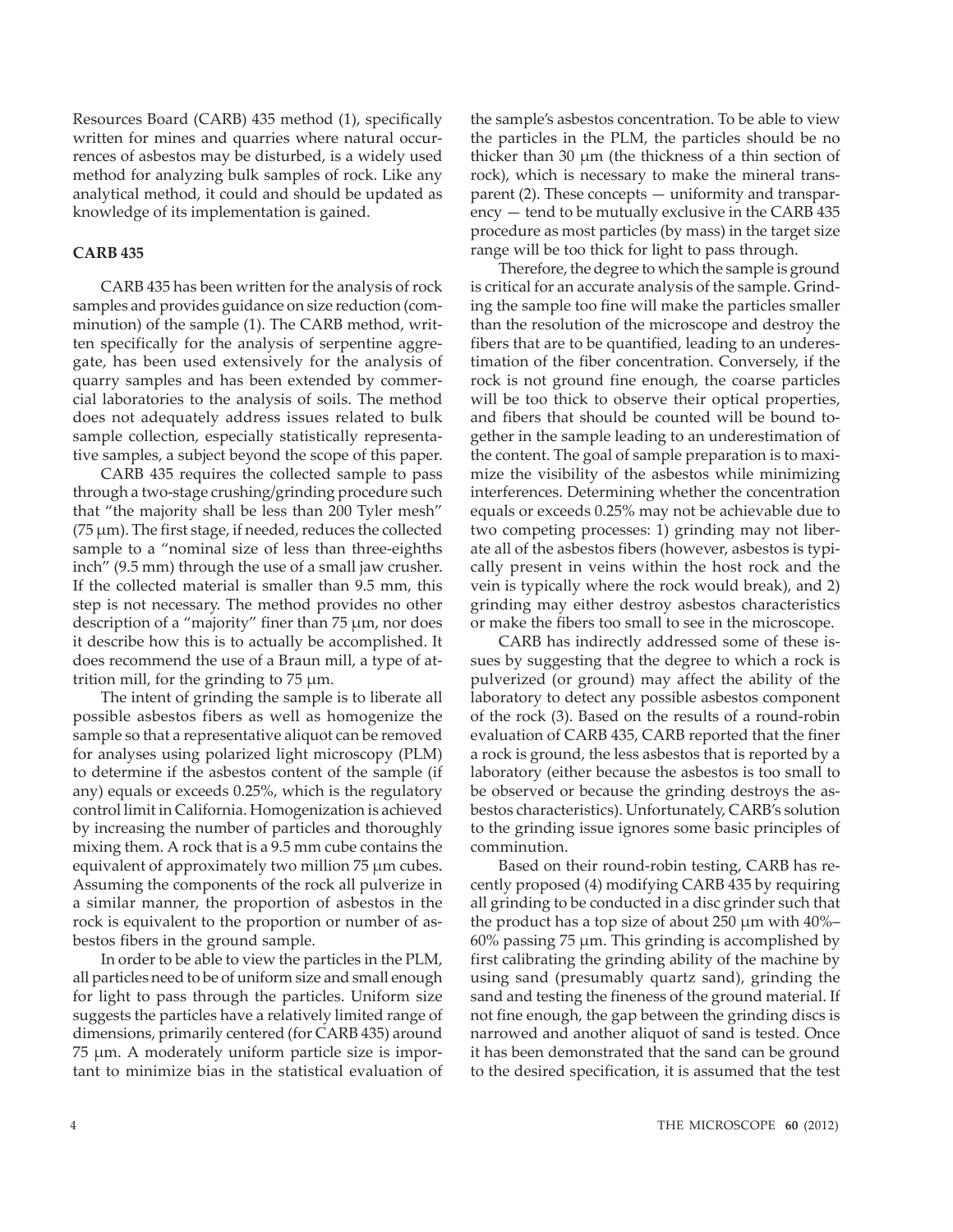sample can also be ground to the same desired fineness. This modification fails to recognize that different rocks will fracture at different rates and to different degrees of fineness (5).

## **STAGE GRINDING**

One solution to this preparation problem is to grind the sample in stages, with targeted size reduction ratios (feed:product) of no more than 2:1. At the end of each stage, the fines are removed and the oversize re-ground. In this procedure, the possible asbestos fibers in the sample would not be ground to such a degree as to minimize their visibility in the PLM. High particle size reduction ratios (feed size:product size) are known to increase the generation of extremely fine powders (5, 6), a well known concept in the mineral processing field.

A typical stage grinding procedure would start with the rock sample after crushing it in the laboratory jaw crusher. The gap in the disc grinder **(Figure 1)** would be opened to about 5 mm (the distance between the rotating disc and the stationary disc) and the sample ground. After grinding, the sample is then hand sieved using a 150 μm (100 mesh) sieve to remove the fines. The fines are reserved and the oversize reground after closing the gap in the grinder to 2 mm. The ground product is then resieved with the oversize ground again after closing the gap to 1 mm. The process is repeated one more time with a gap between the grinding discs of 0.5 mm (any closer and there is a risk that the discs will jam, stopping all grinding).

The choice of 150 μm (100 mesh) sieve is based on the fracture mechanics. Most ores (on a mass basis) will grind such that the distribution of particle size will follow a logarithmic distribution (a graph of the cumulative percent less than size versus size will plot with a slope of about one on a log-log graph) (5). Using a top size of 150 μm will result in a distribution with 50% finer than 75 μm (200 mesh), the target size of CARB 435. The larger sieve openings (100 mesh) will permit easier size separations than if a 200 mesh sieve is used.

# **EXPERIMENTAL**

A project was designed to demonstrate the effect of comminution on rocks potentially containing asbestos minerals. Four samples, samples shown in Figure 2A–D (page 6), were obtained and used in the testing. Each sample was 50–75 mm, which is a typical size of railroad ballast or rock that would be used as base material for road building. Each sample con-



**Figure 1.** The grinding machine has stationary and rotating discs with a gap in between that can be decreased to grind the specimen more finely.

tained a vein or veins of visibly fibrous minerals that were identified as the amphibole minerals tremolite asbestos, actinolite (byssolite<sup>1</sup>) or the serpentine mineral chrysotile.

In the first test, serpentine rock was initially crushed through the laboratory jaw crusher, blended and split into four aliquots. Two aliquots were ground using a single pass through the disc grinder as recommended by CARB 435; two aliquots were stage ground to 150 μm as described above. The ground samples were analyzed using PLM in accordance with CARB 435.

In three other samples (tremolite, actinolite and chrysotile), each sample was stage ground as described above, then split into equal parts. The second part of each sample was further ground to 75 μm (200 mesh) to demonstrate the effect of degree of grinding. All ground samples were analyzed in accordance with CARB 435 using PLM.

Particles of tremolite, actinolite and chrysotile 5 μm and larger were determined by scanning electron microscopy.

#### **ANALYTICAL RESULTS**

The asbestos content of the serpentine sample that was ground using either a single-pass or a stage-grinding procedure are compared in Table 1 (page 7). As

<sup>&</sup>lt;sup>1</sup>Byssolite is a fibrous form of amphibole minerals that has low tensile strength and moderate fiber widths. A portion of the fibers will show crystal faces. Byssolite fibers are not asbestiform fibers and they are not asbestos.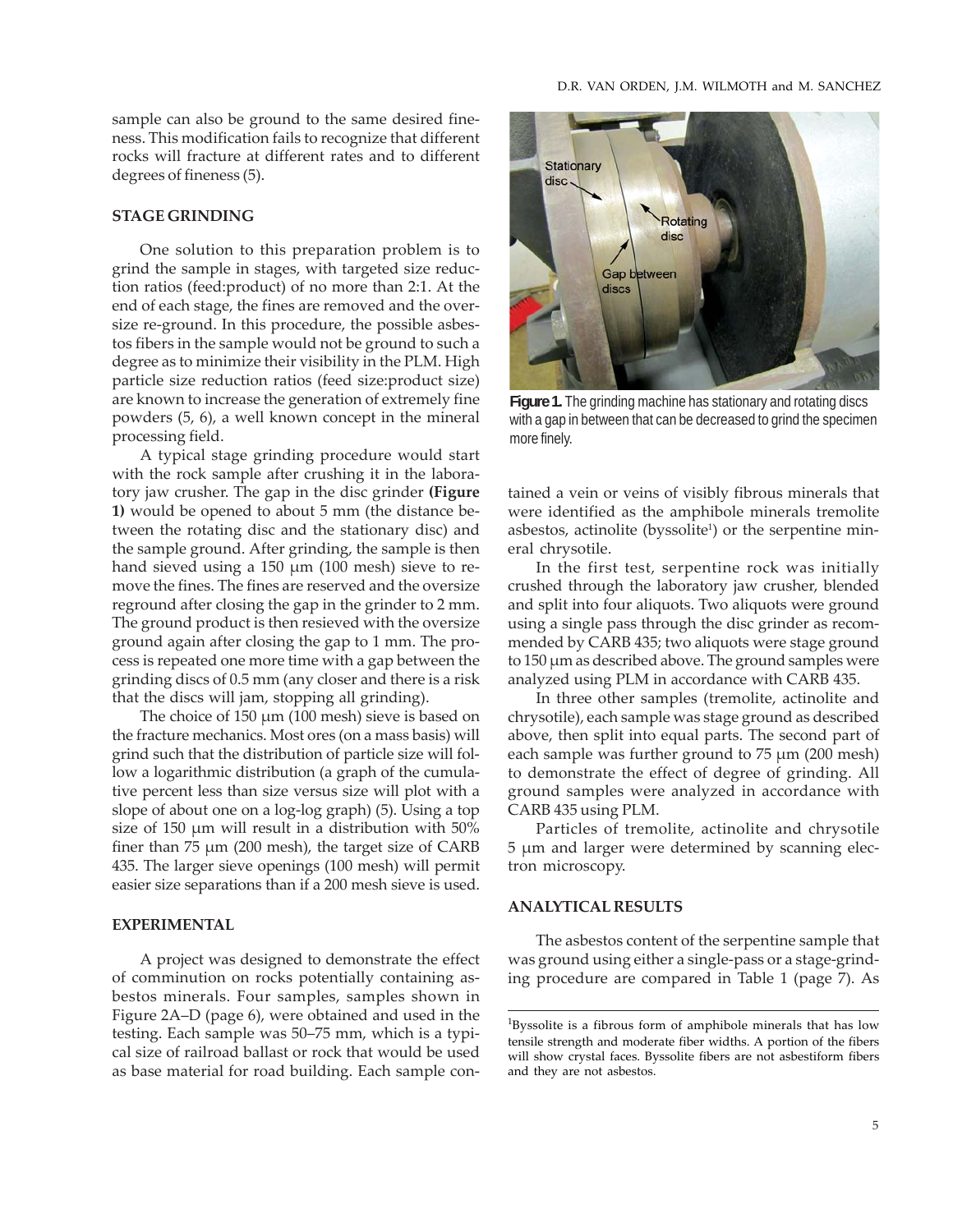

**Figure 2.** Rock samples used in the test program to demonstrate the effect of comminution on rocks potentially containing asbestos minerals: **2A,** serpentine rock collected at the mine in Lowell, Vermont; **2B,** pieces of rock containing tremolite asbestos that was obtained from a drill core; **2C,** a sample that is also from a drill core but contains actinolite (byssolite); and **2D,** two pieces of chrysotile ore from the Lowell mine.

shown, the single-pass samples average 2.5% while the stage-ground samples average 4.25%. These samples contain the same amount of asbestos fiber, but because of the grinding procedure, the stageground samples appear to contain 70% more fiber than the single-pass samples.

When the samples are stage ground, but to differing degrees of fineness, the reported fiber contents in Table 2 (page 7) reflect the results of the degree of grinding. Each sample, when ground to 75 μm had lower reported fiber contents than with the coarser grind. Care was taken when splitting the samples so they would be well mixed (homogenized), which ensured that the divided samples did not introduce bias into the analyses. The samples were split using a riffle splitter, which divides the sample into two equal portions. It is assumed for these analyses that there was no preferential grinding; the fiber content of each size fraction is the same as any other size fraction. The observable fiber concentration in the actinolite (byssolite) sample was reduced from 17.25% to 0.75%, a 96% reduction in fiber content. The tremolite asbestos sample was reduced from 18.5% to 1.25%, a reduction of 93%.

The reduction in fiber or asbestos content due to the degree of pulverization indicates CARB's requirement to grind to a nominal 75 μm, which may cause a sample to be considered as not containing asbestos. As a hypothetical example, a rock sample containing 4% asbestos is ground to a nominal 75 μm size, with a concurrent reduction of reportable asbestos to 0.2%. This level is below the regulatory control limit of 0.25% (7).

The size distribution of the samples for particles 5 μm and longer are shown in Tables 3–5 (page 8). As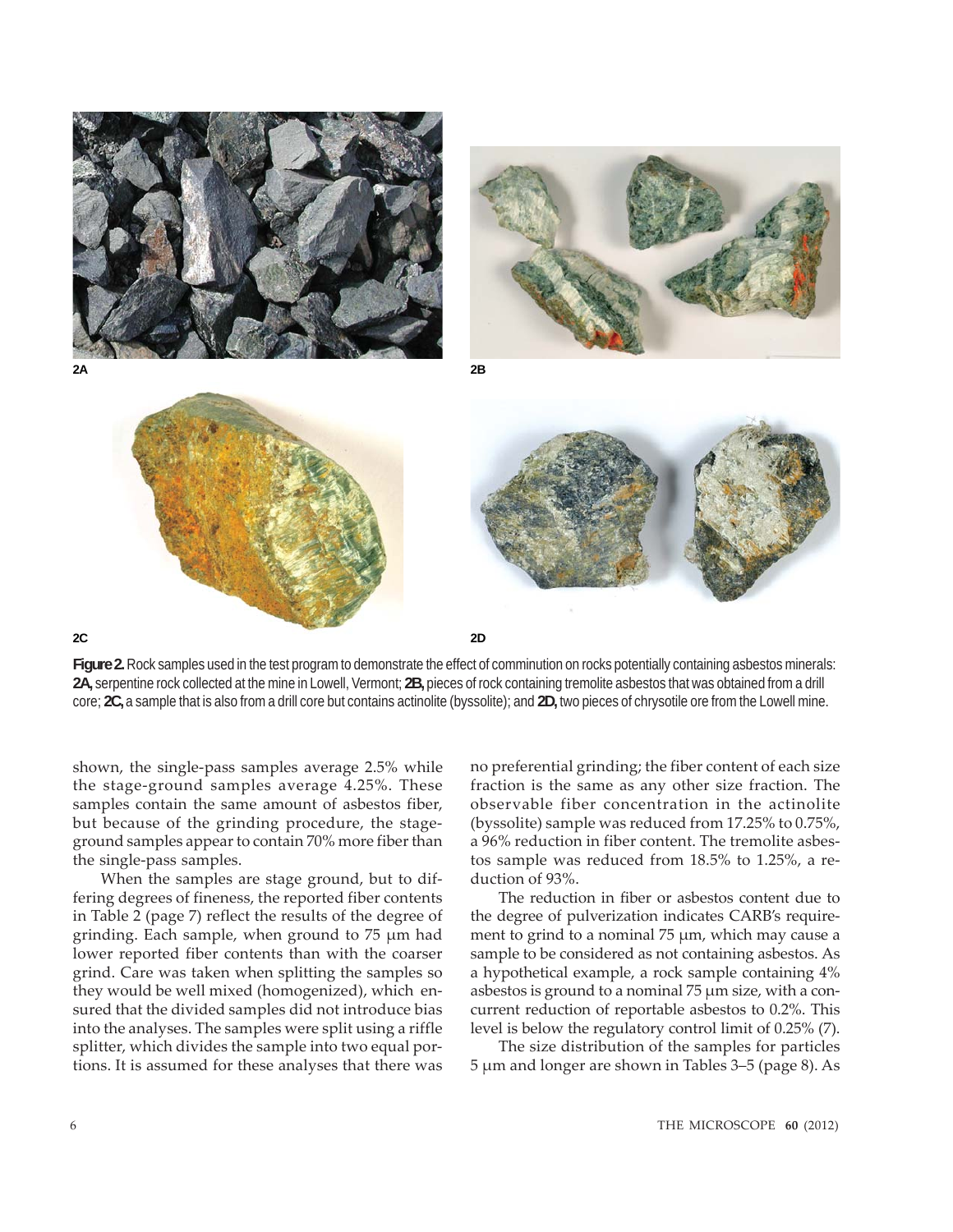| Sample | <b>Process</b>        | <b>Fiber Content %*</b> |
|--------|-----------------------|-------------------------|
|        | Single Pass           | 2.25                    |
|        | Single Pass           | 2.75                    |
|        | <b>Stage Grinding</b> | 3.5                     |
|        | <b>Stage Grinding</b> |                         |

#### **Table 1. Observed Fiber Content of Samples Processed with Single-Pass or Staged Grinding**

\*The fiber content was determined by polarized light microscopy. Point counting with a cross hair ocular was used for quantification.

| Table 2. Observed Fiber Content of Samples as Determined Using Polarized Light Microscopy |  |  |  |
|-------------------------------------------------------------------------------------------|--|--|--|
|                                                                                           |  |  |  |

| Sample     | Grind           | <b>Fiber Content %*</b> |  |  |
|------------|-----------------|-------------------------|--|--|
| Actinolite | $<$ 150 $\mu$ m | 17.25                   |  |  |
|            | $< 75 \mu m$    | 7.5                     |  |  |
| Tremolite  | $<$ 150 $\mu$ m | 18.5                    |  |  |
|            | $< 75 \mu m$    | 9.0                     |  |  |
| Chrysotile | $<$ 150 µm      | 43.25                   |  |  |
|            | $< 75 \mu m$    | 6.5                     |  |  |

\*The fiber content was determined by polarized light microscopy. Point counting with a cross hair ocular was used for quantification.

expected, the length of the fibers are shorter in the samples that were more finely ground. However, there was no significant difference in the apparent width of the fibers when comparing the two degrees of grinding.

#### **DISCUSSION**

The data from these experiments demonstrate that the issues related to the pulverization of asbestos minerals are complex. Liberation of particles is ongoing throughout all comminution processes. The energy input into a system affects each particle differently, i.e. fibers and/or bundles can be liberated from complex (locked) particles; bundles can be split partially or completely into the individual fiber components; and fibers can be fractured into shorter, thinner, more numerous particles.

Incorrect sample preparation will result in biased analytical results. These studies demonstrate:

Stage grinding results in larger reported asbestos concentrations than does single-pass grinding (Table 1). The reduction in top size should be performed in a manner to minimize the production of fines, with the reduction ratio not exceeding 3:1 or 4:1 (feed:product). For example, a one-inch rock should be crushed no finer than 6.4 mm prior to sieving (possibly at 150 μm), followed by grinding the coarse sieve fraction. The grinding could be done in stages, to a top size of about 12 mesh (1.68 mm), followed by another reduction to 40–60 mesh (420–250 μm), and then a final reduction to 100 mesh (150 μm). At every step, the fines (< 150 μm) are removed by sieving. In such a procedure, possible asbestos fibers would be liberated while minimizing size reduction that would prevent observing them in a light microscope.

Over grinding reduces the reported asbestos concentration of samples. As is shown by this study, overpulverization of samples may result in reduced reported asbestos concentrations by up to 85% (Table 2). This finding is consistent with that reported by CARB in their round-robin evaluation of the CARB 435 method. CARB's study appears to show a relationship between the fineness of a sample after grinding and the amount of reported asbestos (the finer a sample was ground, the less asbestos reported). Therefore, CARB also showed that the properties of asbestos can be destroyed by over grinding.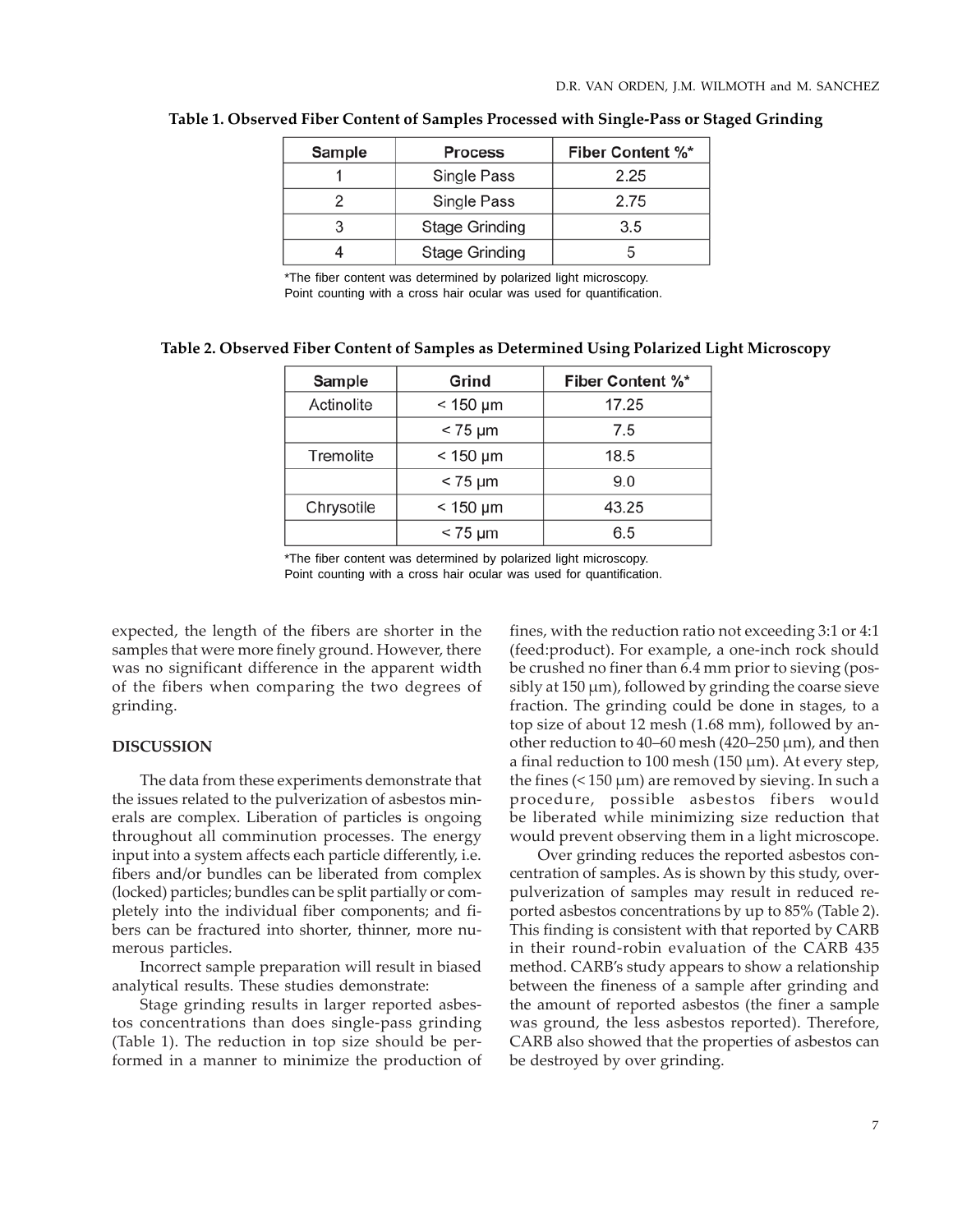|            |               | <b>Distribution, Percentile</b> |      |      |      |      |      | <b>Standard</b>  | Geometric |
|------------|---------------|---------------------------------|------|------|------|------|------|------------------|-----------|
| Sample     | Grind         | 10                              | 25   | 50   | 75   | 90   | Mean | <b>Deviation</b> | Mean      |
| Actinolite | $< 150 \mu m$ | 8.6                             | 14.3 | 25.6 | 44.8 | 70.8 | 35.8 | 34.5             | 25.2      |
|            | $< 75 \mu m$  | 5.7                             | 6.4  | 8.4  | 10.4 | 14.4 | 9.2  | 3.9              | 8.6       |
| Tremolite  | $< 150 \mu m$ | 6.2                             | 7.5  | 11.4 | 18.7 | 39.8 | 20.0 | 38.9             | 13.3      |
|            | $< 75 \mu m$  | 5.6                             | 6.3  | 8.3  | 13.5 | 19.8 | 11.6 | 9.3              | 9.6       |
| Chrysotile | $< 150 \mu m$ | 8.8                             | 13.6 | 23.2 | 39.0 | 70.8 | 34.3 | 36.7             | 24.2      |
|            | $< 75 \mu m$  | 5.3                             | 6.4  | 7.7  | 11.5 | 17.7 | 10.5 | 9.4              | 8.9       |

**Table 3. Summary Statistics for the Length (μm) of Fibers in the Pulverized Samples**

**Table 4. Summary Statistics for the Width (μm) of Fibers in the Pulverized Samples**

|            |                 |     |     | <b>Distribution, Percentile</b> |     | <b>Standard</b> | <b>Geometric</b> |                  |             |
|------------|-----------------|-----|-----|---------------------------------|-----|-----------------|------------------|------------------|-------------|
| Sample     | Grind           | 10  | 25  | 50                              | 75  | 90              | Mean             | <b>Deviation</b> | <b>Mean</b> |
| Actinolite | $< 150 \mu m$   | 0.6 | 1.0 | 1.8                             | 3.2 | 5.6             | 2.9              | 3.7              | 1.8         |
|            | $< 75 \mu m$    | 0.5 | 0.8 | 1.2                             | 1.5 | 2.3             | 1.3              | 0.8              | 1.1         |
| Tremolite  | $< 150 \mu m$   | 0.2 | 0.3 | 0.5                             | 1.1 | 2.2             | 1.0              | 1.4              | 0.6         |
|            | $< 75 \mu m$    | 0.2 | 0.2 | 0.3                             | 0.5 | 1.1             | 0.8              | 2.3              | 0.4         |
| Chrysotile | $<$ 150 $\mu$ m | 0.2 | 0.3 | 0.5                             | 1.1 | 1.8             | 0.8              | 0.9              | 0.6         |
|            | $< 75 \mu m$    | 0.3 | 0.4 | 0.6                             | 1.6 | 2.5             | 1.0              | 0.9              | 0.7         |

**Table 5. Summary Statistics for the Aspect Ratio of Fibers in the Pulverized Samples**

|            |               |      |      | <b>Distribution, Percentile</b> |      | <b>Standard</b> | Geometric |                  |      |
|------------|---------------|------|------|---------------------------------|------|-----------------|-----------|------------------|------|
| Sample     | Grind         | 10   | 25   | 50                              | 75   | 90              | Mean      | <b>Deviation</b> | Mean |
| Actinolite | $< 150 \mu m$ | 5.7  | 7.4  | 13.3                            | 23.8 | 37.0            | 19.1      | 19.0             | 13.9 |
|            | $< 75 \mu m$  | 4.2  | 5.5  | 7.4                             | 11.2 | 16.0            | 9.4       | 7.7              | 7.9  |
| Tremolite  | $<$ 150 µm    | 8.4  | 13.5 | 21.6                            | 33.7 | 55.8            | 29.6      | 28.4             | 22.2 |
|            | $< 75 \mu m$  | 7.7  | 14.5 | 25.8                            | 39.0 | 66.0            | 32.3      | 28.5             | 23.3 |
| Chrysotile | $< 150 \mu m$ | 14.5 | 25.2 | 44.2                            | 65.7 | 116.1           | 57.5      | 60.7             | 40.8 |
|            | $< 75 \mu m$  | 3.5  | 5.4  | 14.4                            | 23.2 | 39.6            | 17.6      | 14.6             | 12.4 |

The CARB 435 grinding specification may lead to false negative results. For samples containing low levels of asbestos, this grinding requirement could reduce the observable asbestos content to below the action level of 0.25%, thus creating a false negative finding. Though CARB has proposed redefining "majority" to 40–60%, the one-step grinding procedure will result in an excess generation of fines. As shown by this study, CARB should modify the method to require grinding to a nominal 80% passing 150 μm. CARB should also require staged grinding with sieving at each stage to remove material finer than 150 μm.

This study demonstrates that sample preparation procedures do affect the asbestos fibers. It also suggests that these procedures can be used inadvertently to skew results, reinforcing the concept that standard,